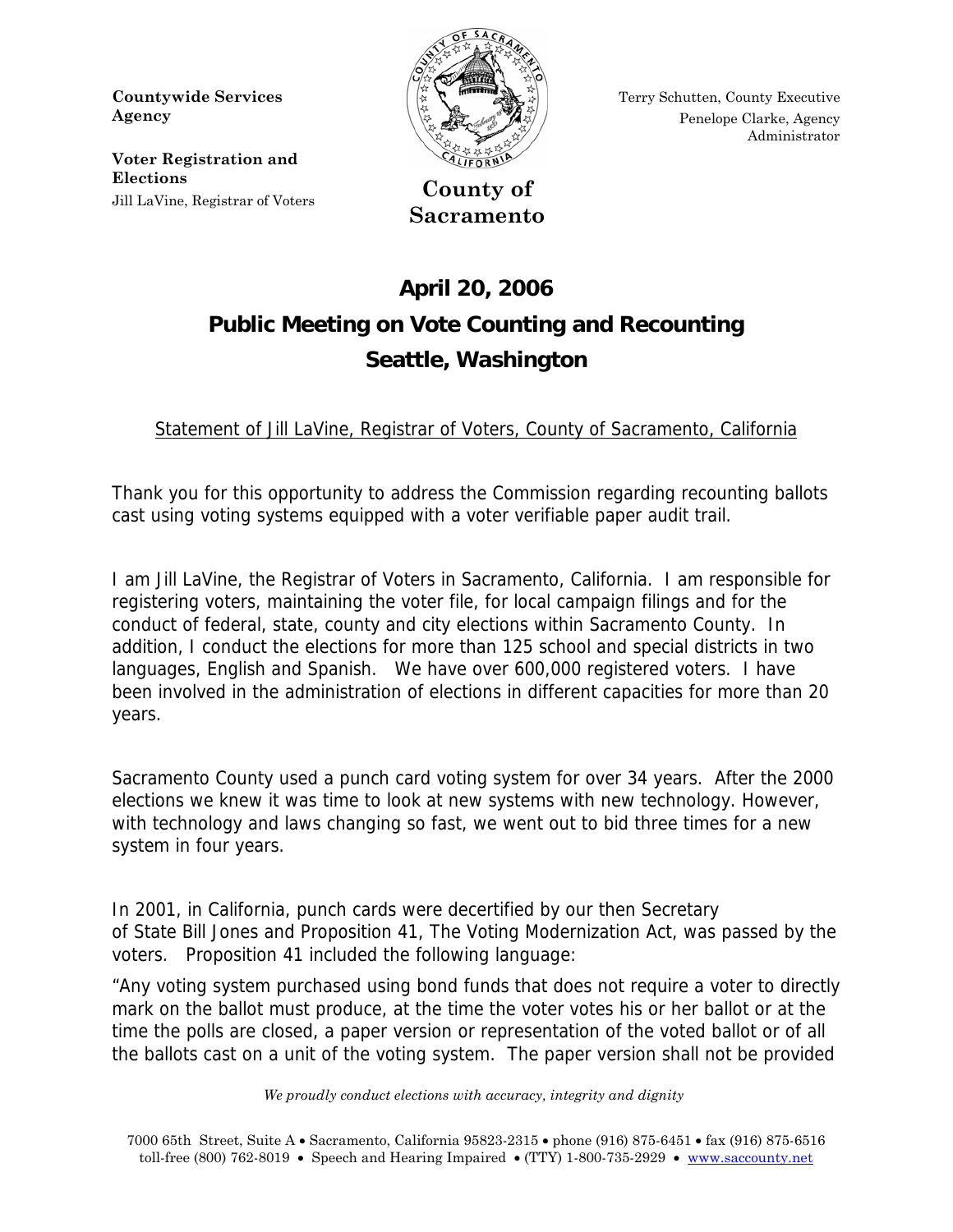Public Meeting on Vote Counting and Recounting Seattle, Washington April 20, 2006 Page 2

to the voter but shall be retained by elections officials for use during the 1 percent manual recount or other recount or contest."

There was a lot of discussion on the definition of paper audit trail. The Secretary of State, then Kevin Shelly, established a Task Force to look at this subject.

Our second Request for Purchase, RFP, for our voting system now included questions for the vendors about a paper audit trail, and as part of our vendor testing, we required the vendor to demonstrate early voting.

All but one of the vendors had done Early Voting in other jurisdictions. So we asked if Avante would consider doing a pilot project for Sacramento County. This was a very limited early voting pilot project. The equipment for this pilot, the Vote Trakker system, was provided to Sacramento County by Avante International Technology, Incorporated, without cost. The pilot was authorized by the Voting Systems and Procedure Panel within the Office of the California Secretary of State. Additional authorization was provided by the Sacramento County Board of Supervisors.

The project involved early voting in six locations for a period of eleven days prior to the November 5, 2002 Election. Voters from anywhere in Sacramento County were permitted to vote at any one of the six locations. There were a total of 246 variations of the ballot for this election. The voting units were accessible to blind voters and voters with disabilities. Each voter was able to choose to have his or her ballot presented in either English or Spanish. A total of 1,612 valid ballots were cast at the early voting locations.

This pilot project, I believe, was the first use of a voter verified paper audit trail in the nation for an election.

This experiment with a voter verified paper audit trail was conducted under very controlled conditions. Each of the early voting sites was staffed with experienced personnel including a technician provided by Avante. The equipment and system met our requirements and expectations.

California Election code 15360 requires that during the canvass of the vote that one percent of the precincts, chosen at random, will be manually recounted to verify the equipment.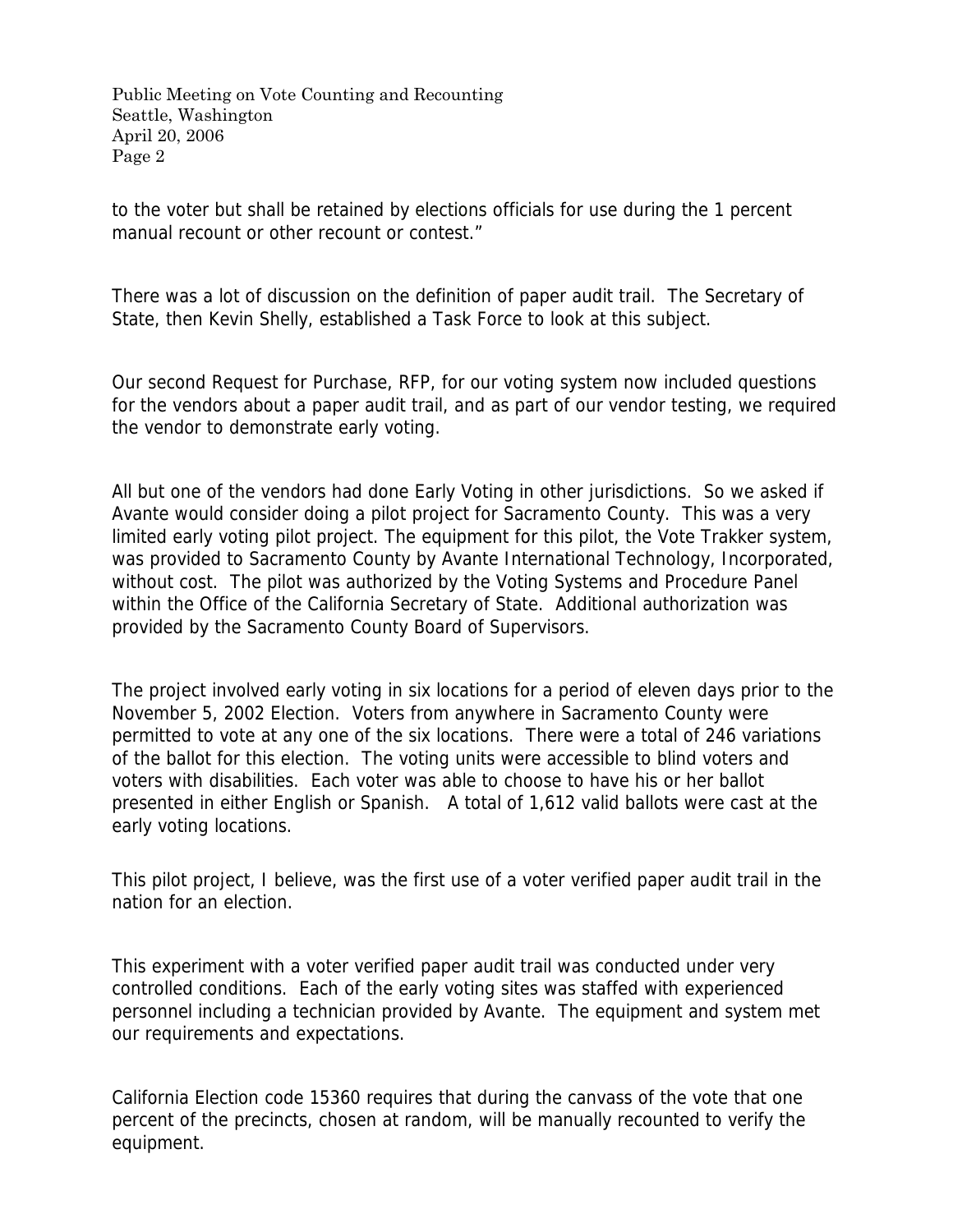Public Meeting on Vote Counting and Recounting Seattle, Washington April 20, 2006 Page 3

As part of the canvass of the vote, we manually recounted one of the early voting polling places. The precinct selected included 114 ballots. Because it was possible for a voter from any of the 246 ballot types in the County to vote at the Early Voting sites it made the recount very complicated. Our tally sheets consisted of several pages.

We had four teams of two sit at tables with tally sheets to handle all the contests. The paper ballots were held together with large binder clips, the ballots curled and they varied in length from 11 inches to 20 inches making it very difficult to handle. I saw the teams putting paper weights on both ends trying to "uncurl" the paper to make it easier to read. As soon as one of the weights was moved the paper rolled back up causing the employee to lose their place.

The vendor used a heat sensitive thermo paper that left a residue on the staff's hands. A few staff members asked to use rubber gloves which were provided.

We allowed Provisional voting for this pilot project. Processing the Provisional votes was a very quick and easy process. After office staff verified the eligibility of the voter, the Provisional envelope was opened and the ballot card was loaded into the machine for counting.

Avante's report for write-in candidates contained the name of each person that was written in, regardless if they were a certified candidate or not. Since over voting is impossible, this system made the canvass of the write-ins go much faster.

We verified the number of voters on one machine with the report printed out. We verified the report with the paper records and then we verified the machine totals with the paper record. When the counting was complete we were off by one ballot. We learned that a fleeing voter, or a voter that did not complete their ballot and left before casting their ballot, has no paper record, for privacy reasons; therefore, when counting the voter receipts with the printout, it was necessary to confirm the number of voters and check the activity log print out for the fleeing voter.

It took 127.5 hours to recount the 114 ballots, or approximately an hour and 15 minutes for each ballot.